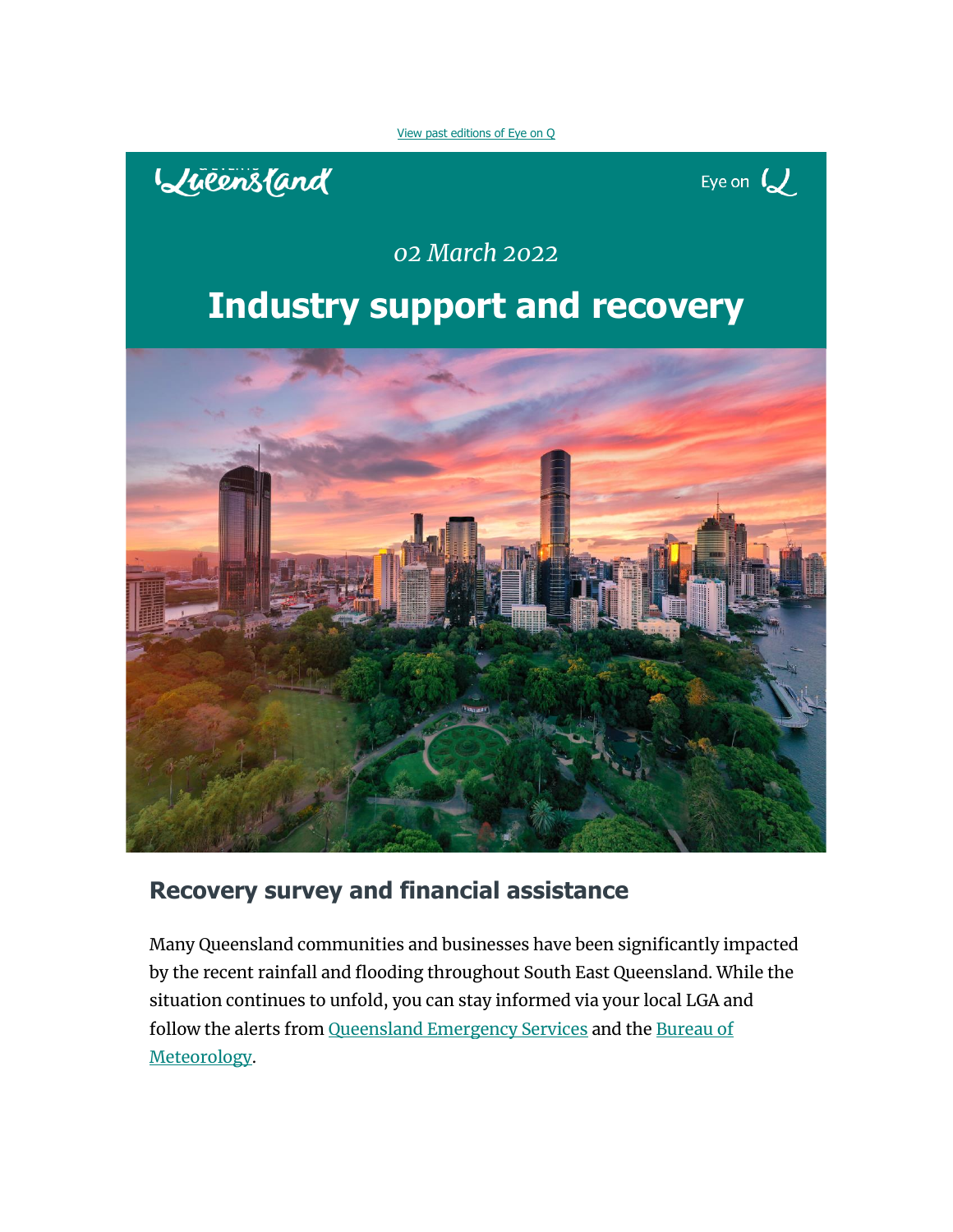We know this is an incredibly difficult time and TEQ will continue to proactively work with industry on robust recovery campaigns.

The Department of Employment, Small Business and Training is collecting data about businesses following the recent flooding event to understand the impact and what assistance is required.

Businesses are invited to take this short [survey.](https://t.corp.e.queensland.com/r/?id=h19600a7,3d2a0b0,3d2a0bb&e=dXRtX21lZGl1bT1lbWFpbCZ1dG1fc291cmNlPWNvcnBvcmF0ZSZ1dG1fY2FtcGFpZ24lMjA9JTVCMjAyMiUyRjAzJTJGMDIlNUQlMjBFeWVvblFfMDIwMzIwMjImZW1haWxIYXNoPTI1YjE5NjFmYTU4ZWJlNDA2MjJhZGU2NzliYjViZmQ2MzQyYTgzN2NlNzg3ZGQ4YWE5MzdmNjdiZTNhZDhkNGY&s=y31stJEUuldXOXzNtxlaYaZzY6sw9vb2qtZCpPIuCiQ)

Further information will be provided as it becomes available [here.](https://t.corp.e.queensland.com/r/?id=h19600a7,3d2a0b0,3d2a0bc&e=dXRtX21lZGl1bT1lbWFpbCZ1dG1fc291cmNlPWNvcnBvcmF0ZSZ1dG1fY2FtcGFpZ24lMjA9JTVCMjAyMiUyRjAzJTJGMDIlNUQlMjBFeWVvblFfMDIwMzIwMjImZW1haWxIYXNoPTI1YjE5NjFmYTU4ZWJlNDA2MjJhZGU2NzliYjViZmQ2MzQyYTgzN2NlNzg3ZGQ4YWE5MzdmNjdiZTNhZDhkNGY&s=vruIcjuH9FdKq5dXrT-eIalkIMaBZqpah8vU6Y8v41Y)

Financial support is now available for Queensland communities affected by recent rainfall and flooding.

Disaster Relief and Recovery Payments information is available on the Services [Australia website.](https://t.corp.e.queensland.com/r/?id=h19600a7,3d2a0b0,3d2a0bd&e=dXRtX21lZGl1bT1lbWFpbCZ1dG1fc291cmNlPWNvcnBvcmF0ZSZ1dG1fY2FtcGFpZ24lMjA9JTVCMjAyMiUyRjAzJTJGMDIlNUQlMjBFeWVvblFfMDIwMzIwMjImZW1haWxIYXNoPTI1YjE5NjFmYTU4ZWJlNDA2MjJhZGU2NzliYjViZmQ2MzQyYTgzN2NlNzg3ZGQ4YWE5MzdmNjdiZTNhZDhkNGY&s=OHaX_WSNoz-vr7xSLH0VhIS0yXnhEi9LQnbkL44pFx0)

Information on eligibility to receive personal financial hardship assistance is available [here.](https://t.corp.e.queensland.com/r/?id=h19600a7,3d2a0b0,3d2a0be&e=dXRtX21lZGl1bT1lbWFpbCZ1dG1fc291cmNlPWNvcnBvcmF0ZSZ1dG1fY2FtcGFpZ24lMjA9JTVCMjAyMiUyRjAzJTJGMDIlNUQlMjBFeWVvblFfMDIwMzIwMjImZW1haWxIYXNoPTI1YjE5NjFmYTU4ZWJlNDA2MjJhZGU2NzliYjViZmQ2MzQyYTgzN2NlNzg3ZGQ4YWE5MzdmNjdiZTNhZDhkNGY&s=ddCoY8rgfzfL7IK1oCTSuhu8bCphE9iBhLgaoc0-quQ)

Your RTO and TEQ teams are available for support if you wish to provide feedback or have any questions.

It's important to look after your emotional wellbeing during this time. If you or someone you know needs support, reach out to [Lifeline](https://t.corp.e.queensland.com/r/?id=h19600a7,3d2a0b0,3d2a0bf&e=dXRtX21lZGl1bT1lbWFpbCZ1dG1fc291cmNlPWNvcnBvcmF0ZSZ1dG1fY2FtcGFpZ24lMjA9JTVCMjAyMiUyRjAzJTJGMDIlNUQlMjBFeWVvblFfMDIwMzIwMjImZW1haWxIYXNoPTI1YjE5NjFmYTU4ZWJlNDA2MjJhZGU2NzliYjViZmQ2MzQyYTgzN2NlNzg3ZGQ4YWE5MzdmNjdiZTNhZDhkNGY&s=1HTDFezC68JuPZm6EaEm8lEbA6jB1nFHyVZZsZFgqbo) and [Beyond Blue](https://t.corp.e.queensland.com/r/?id=h19600a7,3d2a0b0,3d2a0c0&e=dXRtX21lZGl1bT1lbWFpbCZ1dG1fc291cmNlPWNvcnBvcmF0ZSZ1dG1fY2FtcGFpZ24lMjA9JTVCMjAyMiUyRjAzJTJGMDIlNUQlMjBFeWVvblFfMDIwMzIwMjImZW1haWxIYXNoPTI1YjE5NjFmYTU4ZWJlNDA2MjJhZGU2NzliYjViZmQ2MzQyYTgzN2NlNzg3ZGQ4YWE5MzdmNjdiZTNhZDhkNGY&s=B9_qWJcrutqOSvvTFITirrfCxe1JCZr9jVx0s13Hjo0) who offer 24/7 support.

### **[COMPLETE SURVEY](https://t.corp.e.queensland.com/r/?id=h19600a7,3d2a0b0,3d2a0c1&e=dXRtX21lZGl1bT1lbWFpbCZ1dG1fc291cmNlPWNvcnBvcmF0ZSZ1dG1fY2FtcGFpZ24lMjA9JTVCMjAyMiUyRjAzJTJGMDIlNUQlMjBFeWVvblFfMDIwMzIwMjImZW1haWxIYXNoPTI1YjE5NjFmYTU4ZWJlNDA2MjJhZGU2NzliYjViZmQ2MzQyYTgzN2NlNzg3ZGQ4YWE5MzdmNjdiZTNhZDhkNGY&s=h8xWP2Qr_Sui7xKvZPqJkU6eR41isR7qr4TYxnu9VWk)**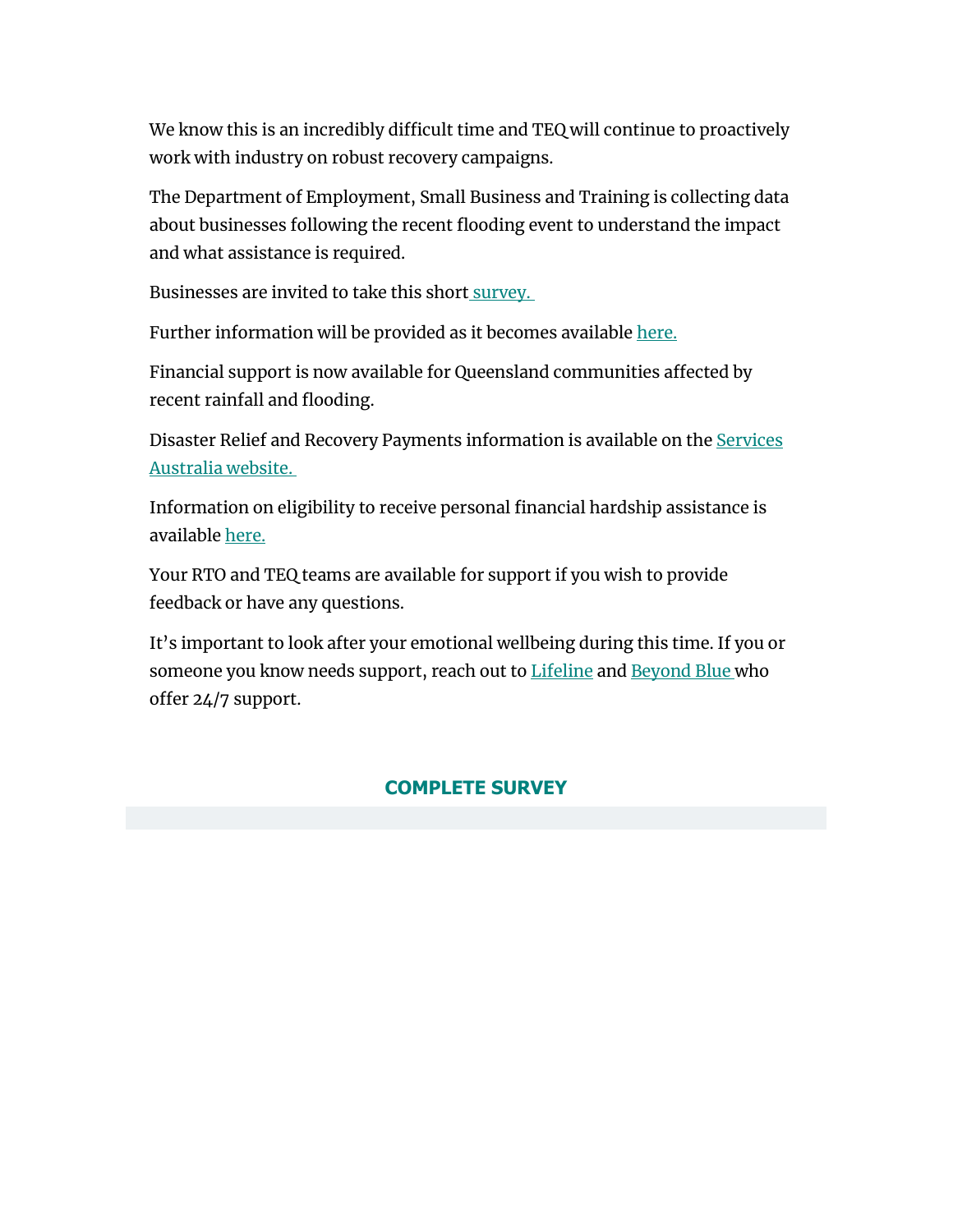

## **Travel restrictions ease for New Zealand and Japan**

In a step towards the international tourism industry rebuilding, the New Zealand and Japanese governments have eased travel restrictions over the past week.

Whilst Australia re-opened its international borders to fully vaccinated international travellers on 21 February 2022, border restrictions remained in place for travellers entering Japan and New Zealand.

International travellers continue to be required to meet Federal Government requirements for entry into Australia.

Plans to market Queensland internationally have been shared with tourism industry stakeholders in recent webinars. TEQ will continue to work closely with industry to ensure operators leverage the opportunity to promote their region to the international market.

You can view TEQs latest Industry Update, presented on Friday 18 February 2022, [here.](https://t.corp.e.queensland.com/r/?id=h19600a7,3d2a0b0,3d2a0c3&e=dXRtX21lZGl1bT1lbWFpbCZ1dG1fc291cmNlPWNvcnBvcmF0ZSZ1dG1fY2FtcGFpZ24lMjA9JTVCMjAyMiUyRjAzJTJGMDIlNUQlMjBFeWVvblFfMDIwMzIwMjImZW1haWxIYXNoPTI1YjE5NjFmYTU4ZWJlNDA2MjJhZGU2NzliYjViZmQ2MzQyYTgzN2NlNzg3ZGQ4YWE5MzdmNjdiZTNhZDhkNGY&s=0ditSRgJFhBq-_ge5g5WSgABaJKWQwuaT0N26gw8wbQ)

More information about our international marketing approach is available on the TEQ corporate website.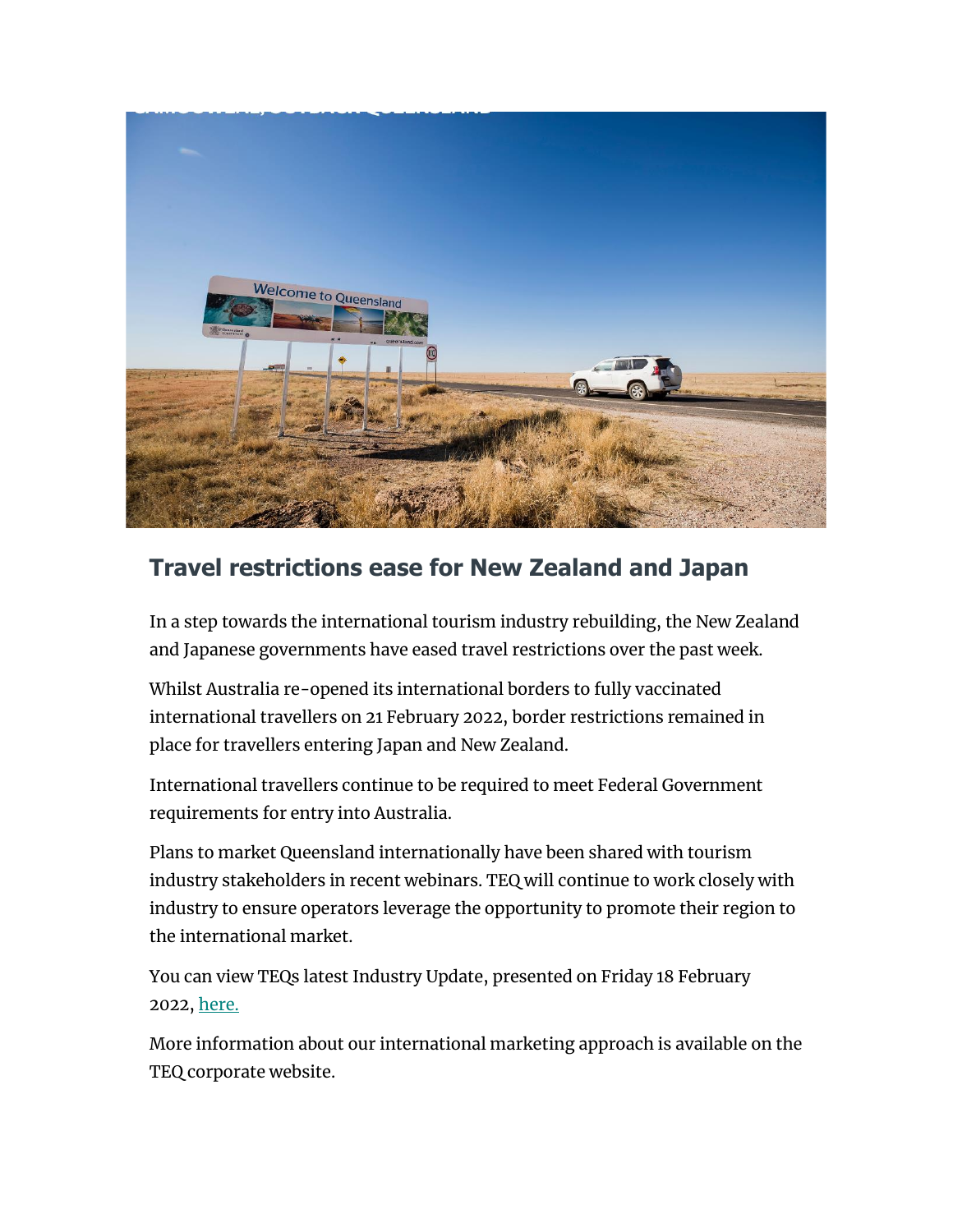#### **[READ MORE](https://t.corp.e.queensland.com/r/?id=h19600a7,3d2a0b0,3d2a0c4&e=dXRtX21lZGl1bT1lbWFpbCZ1dG1fc291cmNlPWNvcnBvcmF0ZSZ1dG1fY2FtcGFpZ24lMjA9JTVCMjAyMiUyRjAzJTJGMDIlNUQlMjBFeWVvblFfMDIwMzIwMjImZW1haWxIYXNoPTI1YjE5NjFmYTU4ZWJlNDA2MjJhZGU2NzliYjViZmQ2MzQyYTgzN2NlNzg3ZGQ4YWE5MzdmNjdiZTNhZDhkNGY&s=xsOwr7vH8-47RSGq9jrfD3R_2woiYzvfubnWc14C7EA)**



### **Events across Queensland receive QDEP funding**

Round 20 of TEQ's Queensland Destination Events Program (QDEP) has provided great support across the state with 48 events receiving a combined \$1.7 million in funding.

The announcement was made by Tourism Minister Stirling Hinchliffe, along with Moreton Bay Regional Council Mayor Peter Flannery and Abbey Museum Director Edith Cuffe.

Eight new events were approved this year in Round 20 which includes the Scenic Rim Adventure Festival, the Jetty 2 Jetty Fun Run, the Guzzler Ultra presented by The Trail Co, Country on Keppel, the Capricorn Steampunk and Pop Culture Convention, the Festival of Outback Opera, Blackall 100 and the North Queensland Elite Rodeo.

The QDEP program has enabled the return of events like the Abbey Medieval Festival to the *It's Live!*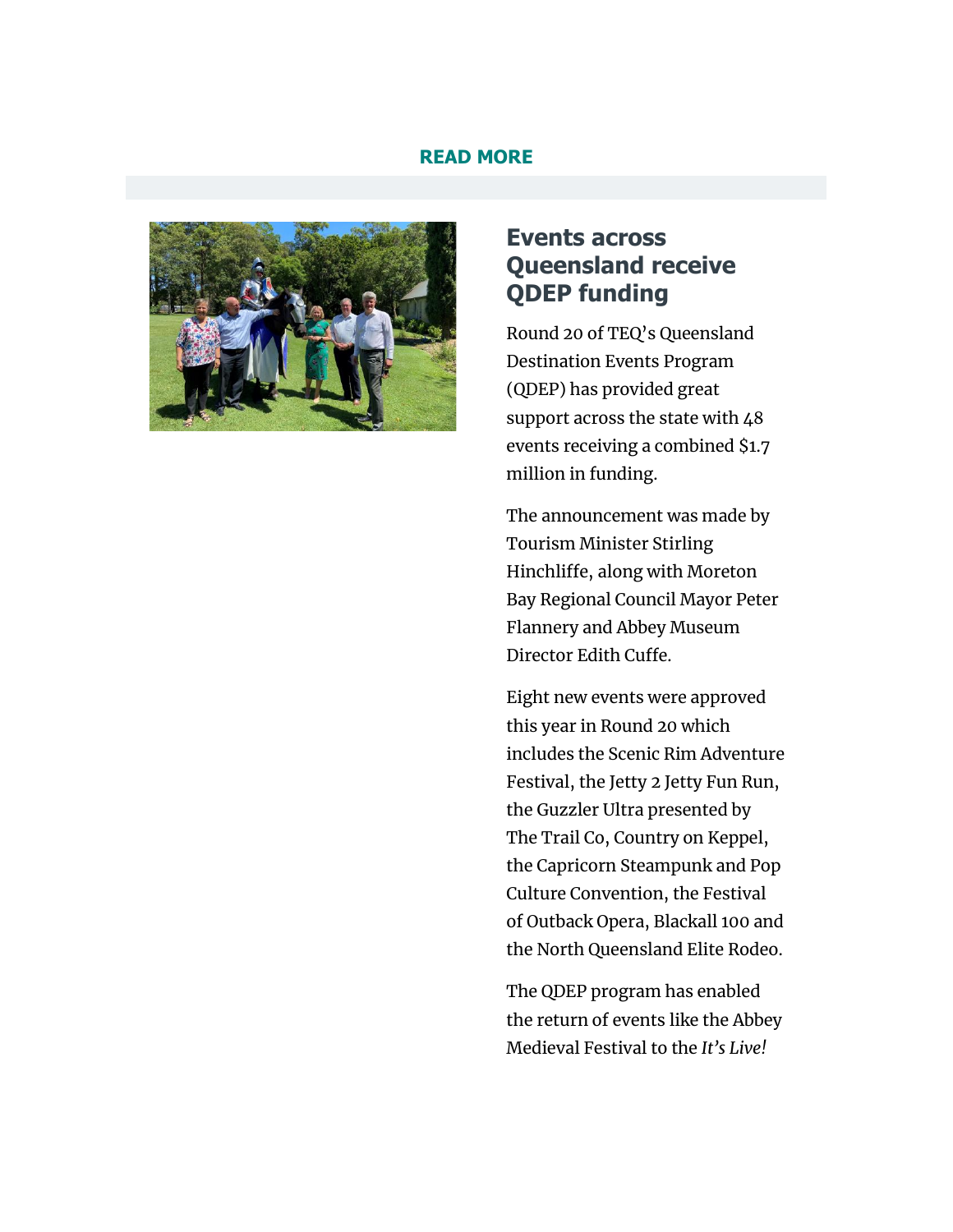*in Queensland* events calendar in 2022.

#### **[READ MORE](https://t.corp.e.queensland.com/r/?id=h19600a7,3d2a0b0,3d2a0c6&e=dXRtX21lZGl1bT1lbWFpbCZ1dG1fc291cmNlPWNvcnBvcmF0ZSZ1dG1fY2FtcGFpZ24lMjA9JTVCMjAyMiUyRjAzJTJGMDIlNUQlMjBFeWVvblFfMDIwMzIwMjImZW1haWxIYXNoPTI1YjE5NjFmYTU4ZWJlNDA2MjJhZGU2NzliYjViZmQ2MzQyYTgzN2NlNzg3ZGQ4YWE5MzdmNjdiZTNhZDhkNGY&s=0aZzxnEsIlRds-DKM8idLU_vqJ02E-Ex2T1jDT2hrmo)**

## **Industry opportunities**

### **Agritourism workshops**

[Longreach, Mackay, Bundaberg, Atherton Tablelands, Toowoomba March](https://t.corp.e.queensland.com/r/?id=h19600a7,3d2a0b0,3d2a0c7&e=dXRtX21lZGl1bT1lbWFpbCZ1dG1fc291cmNlPWNvcnBvcmF0ZSZ1dG1fY2FtcGFpZ24lMjA9JTVCMjAyMiUyRjAzJTJGMDIlNUQlMjBFeWVvblFfMDIwMzIwMjImZW1haWxIYXNoPTI1YjE5NjFmYTU4ZWJlNDA2MjJhZGU2NzliYjViZmQ2MzQyYTgzN2NlNzg3ZGQ4YWE5MzdmNjdiZTNhZDhkNGY&s=VNxB2qjdez02vJK3hdRe9vwebcQ-qjGCULQ6dl04FLY) – May [2022](https://t.corp.e.queensland.com/r/?id=h19600a7,3d2a0b0,3d2a0c7&e=dXRtX21lZGl1bT1lbWFpbCZ1dG1fc291cmNlPWNvcnBvcmF0ZSZ1dG1fY2FtcGFpZ24lMjA9JTVCMjAyMiUyRjAzJTJGMDIlNUQlMjBFeWVvblFfMDIwMzIwMjImZW1haWxIYXNoPTI1YjE5NjFmYTU4ZWJlNDA2MjJhZGU2NzliYjViZmQ2MzQyYTgzN2NlNzg3ZGQ4YWE5MzdmNjdiZTNhZDhkNGY&s=VNxB2qjdez02vJK3hdRe9vwebcQ-qjGCULQ6dl04FLY)

The Queensland Government is encouraging people with small to medium-sized farming businesses interested in agritourism to attend an agritourism development workshop. There's plenty to consider in bringing your idea to life, such as the type of experience you'll offer—showcasing your unique lifestyle and country hospitality. Farm-to-table dining, or county cooking classes and farm tours are just some of the experiences visitors are keen to try.

#### **International Women's Day Luncheon**

12:30pm - [3:00pm Tuesday 8 March 2022, Gold Coast](https://t.corp.e.queensland.com/r/?id=h19600a7,3d2a0b0,3d2a0c8&e=dXRtX21lZGl1bT1lbWFpbCZ1dG1fc291cmNlPWNvcnBvcmF0ZSZ1dG1fY2FtcGFpZ24lMjA9JTVCMjAyMiUyRjAzJTJGMDIlNUQlMjBFeWVvblFfMDIwMzIwMjImZW1haWxIYXNoPTI1YjE5NjFmYTU4ZWJlNDA2MjJhZGU2NzliYjViZmQ2MzQyYTgzN2NlNzg3ZGQ4YWE5MzdmNjdiZTNhZDhkNGY&s=SZEd8iQeGHTVMDWPXrUbaZFvxUKw48ihUx00K2iyTrY)

Destination Gold Coast has released additional tickets to their popular International Women's Day event. The panellists include Managing Director of Tourism Australia Phillipa Harrison, CEO of Tourism and Events Queensland Leanne Coddington, Chair of Destination Gold Coast Adrienne Readings and Chair of AVC, Experiences Co and Cettire Bob East.

# **Quick snippets**

**Iconic sailing event sold out in hours**

SeaLink Magnetic Island Race Week has sold out in just four hours with more than 70 boats registered to attend.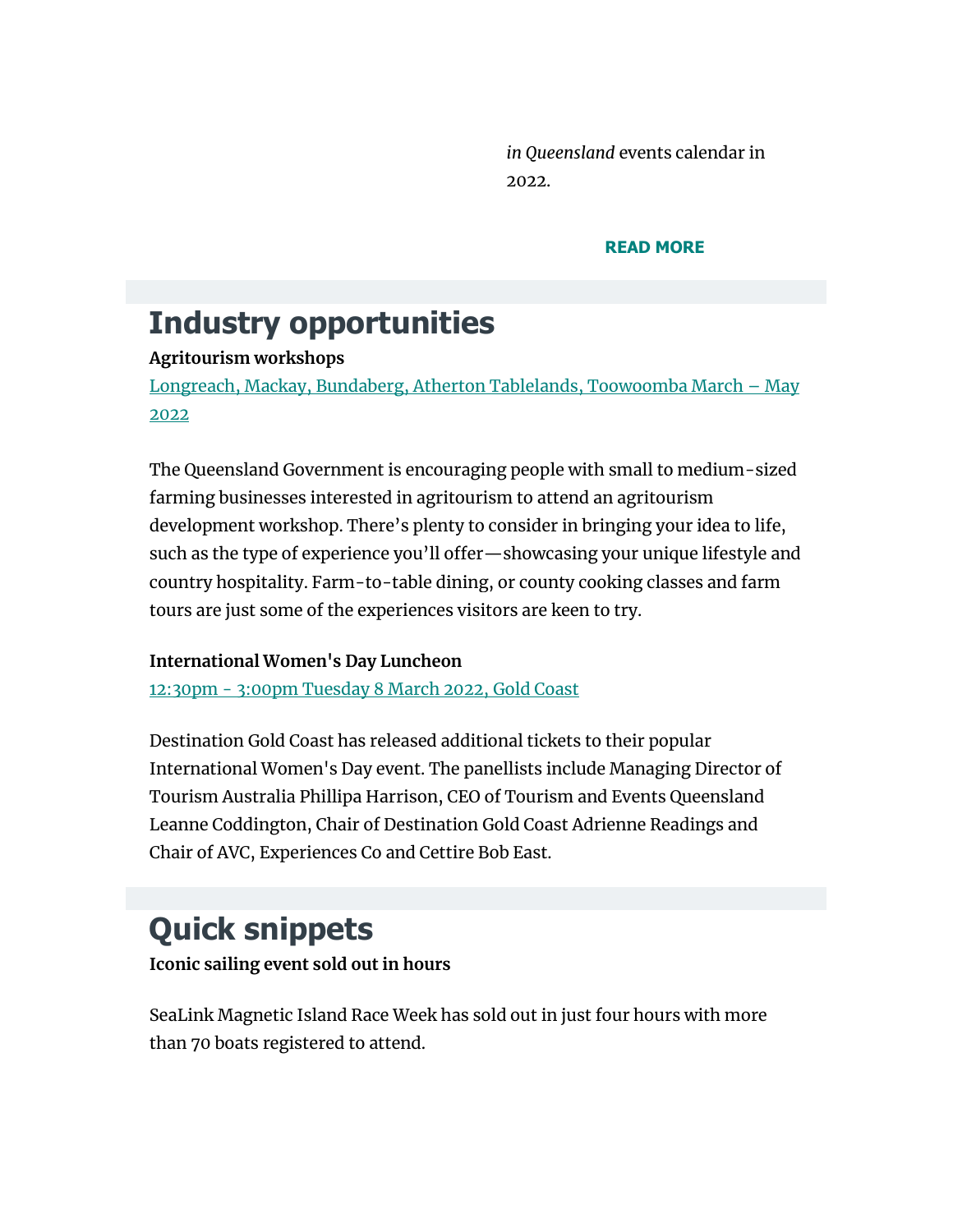The enthusiasm of yachties signing up to compete in the regatta is a great sign for event organisers, with entries representing New South Wales, Victoria, Queensland, Tasmania and South Australia.

#### **Queensland named in Top 10 Beaches in the South Pacific!**

Mooloolaba Beach and Whitehaven beach have made it into the Top 10 beaches in the South Pacific according to the [2022 Tripadvisor Travellers' Choice Awards](https://t.corp.e.queensland.com/r/?id=h19600a7,3d2a0b0,3d2a0c9&e=dXRtX21lZGl1bT1lbWFpbCZ1dG1fc291cmNlPWNvcnBvcmF0ZSZ1dG1fY2FtcGFpZ24lMjA9JTVCMjAyMiUyRjAzJTJGMDIlNUQlMjBFeWVvblFfMDIwMzIwMjImZW1haWxIYXNoPTI1YjE5NjFmYTU4ZWJlNDA2MjJhZGU2NzliYjViZmQ2MzQyYTgzN2NlNzg3ZGQ4YWE5MzdmNjdiZTNhZDhkNGY&s=AvyEo9Ak4idsxW0Ri47qFZ80L60GwXYxK4qwvOJymE0), which are based on real traveller reviews.

#### **Eye on the Reef Tourism Effort Dashboard**

The Great Barrier Reef Marine Park Authority's new online Reef knowledge system seeks to provide Reef managers with better and more comprehensive information to enable them to target management actions to maximise the Reef's resilience to future impacts.

#### [Find out more.](https://t.corp.e.queensland.com/r/?id=h19600a7,3d2a0b0,3d2a0ca&e=dXRtX21lZGl1bT1lbWFpbCZ1dG1fc291cmNlPWNvcnBvcmF0ZSZ1dG1fY2FtcGFpZ24lMjA9JTVCMjAyMiUyRjAzJTJGMDIlNUQlMjBFeWVvblFfMDIwMzIwMjImZW1haWxIYXNoPTI1YjE5NjFmYTU4ZWJlNDA2MjJhZGU2NzliYjViZmQ2MzQyYTgzN2NlNzg3ZGQ4YWE5MzdmNjdiZTNhZDhkNGY&s=6PTIUraMukBwvDAUeWarvSyH4YH7sqCdXutyEPej99A)

### **Brisbane to host major population conference**

Brisbane has won the right to host the world's most influential conference on the wide-ranging topic of population. More than 2,000 of the world's leading experts in the field will meet at the Brisbane Convention & Exhibition Centre [\(BCEC\)](https://t.corp.e.queensland.com/r/?id=h19600a7,3d2a0b0,3d2a0cb&e=dXRtX21lZGl1bT1lbWFpbCZ1dG1fc291cmNlPWNvcnBvcmF0ZSZ1dG1fY2FtcGFpZ24lMjA9JTVCMjAyMiUyRjAzJTJGMDIlNUQlMjBFeWVvblFfMDIwMzIwMjImZW1haWxIYXNoPTI1YjE5NjFmYTU4ZWJlNDA2MjJhZGU2NzliYjViZmQ2MzQyYTgzN2NlNzg3ZGQ4YWE5MzdmNjdiZTNhZDhkNGY&s=8-EK3ZGxcl3II9xM5fw0ZmgOUxomn0jkJPB7D5rLU0M) at the International Population Conference in 2025.